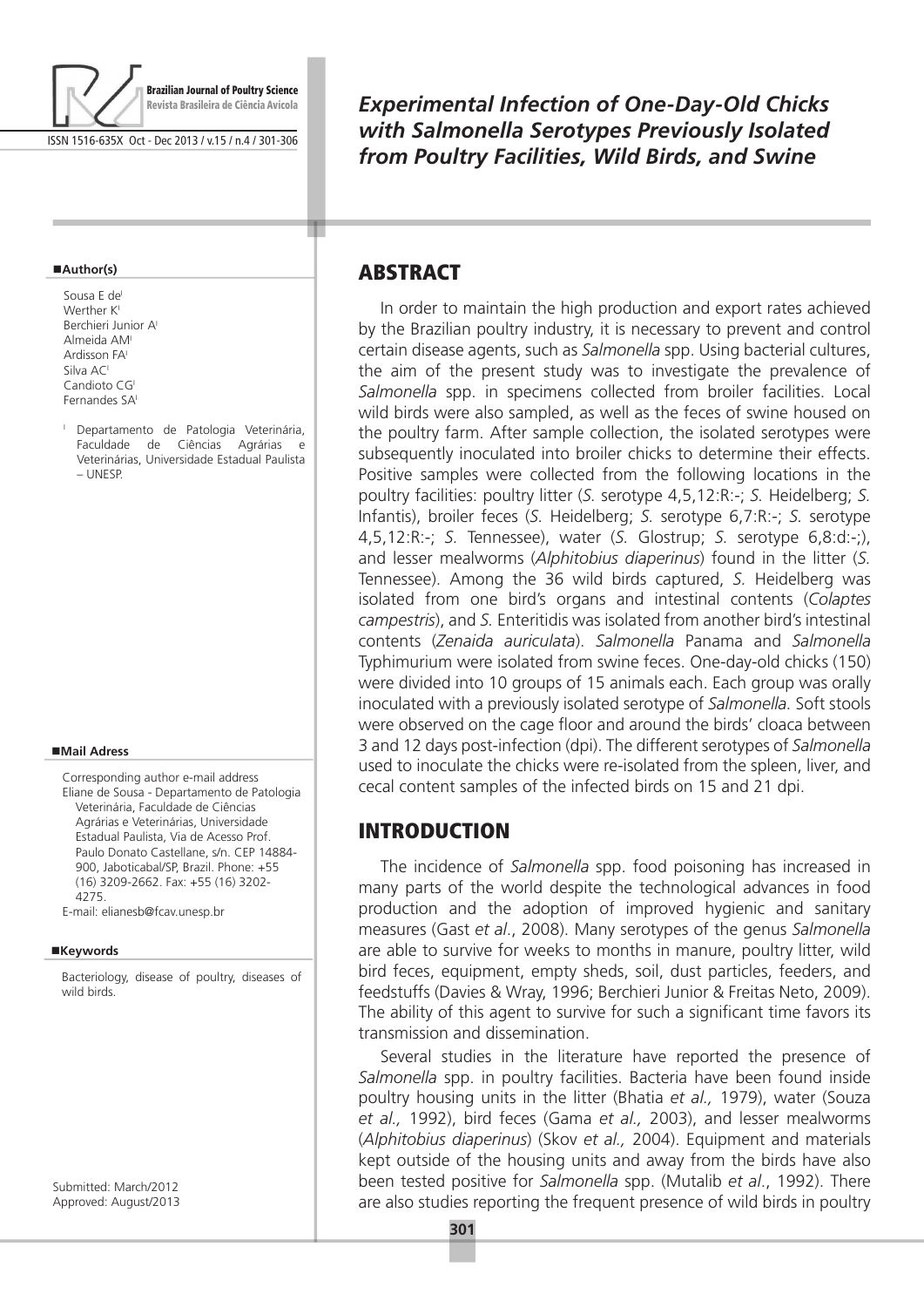

facilities (Sousa *et al*., 2010a; Sousa *et al.,* 2010b; Carrasco *et al*., 2011) and of other farm animals, such as pigs (Michael *et al*., 2002; Schwarz *et al.,* 2009). Other animals are commonly found on the same farm, including synanthropic animals such as rodents (Hilton *et al.,* 2002).

Several researchers have experimentally inoculated one-day-old chicks with *Salmonella* spp. to investigate the pathogenicity of this agent (Pinheiro *et al*., 2001; Oliveira *et al.,* 2005; Ribeiro *et al.,* 2005).

The aim of the present study was to investigate the presence of *Salmonella* spp. in specimens collected from poultry facilities, local wild birds, and swine reared on the same farm. After the collected bacteria were cultured, broiler chicks were inoculated with the isolated serotypes and evaluated for disease (Pinheiro *et al*., 2001; Oliveira *et al.,* 2005; Ribeiro *et al.,* 2005).

# Material and methods

All activities related to the capture, sample collection, and experimental infections of animals were in accordance with the requirements set forth by the Ethics Committee of the University. The experiment was also approved by the Brazilian Institute of Environment and Renewable Natural Resources (IBAMA - Instituto Brasileiro do Meio Ambiente e dos Recursos Naturais Renováveis – authorization no. 14909-1 – registered at the IBAMA under protocol no. 1902993).

This study was conducted in cooperation with a broiler farm located in the state of São Paulo (Jaboticabal). The samples that were used for the culture of *Salmonella* spp. were collected from poultry facilities, wild birds, and swine feces.

### Samples from poultry facilities

The samples collected from broilers included carcasses of one-day-old chicks and adult broilers, feces, swabs from chick crates upon arrival to the farm, feeds from silos and feeders, water from the farm water supply and drinkers, litter, lesser mealworms (*Alphitobius diaperinus*) found in the litter, and rodent feces found in the sheds. These samples were collected from six broiler flocks over the 45-day period that each flock spent on the farm.

#### Wild birds

Thirty-six wild birds found inside the poultry houses were captured over a one-year period. Samples obtained from these birds included cloacal swabs and liver, spleen, and gonad fragments. Intestinal *Experimental Infection of One-Day-Old Chicks with Salmonella Serotypes Previously Isolated from Poultry Facilities, Wild Birds, and Swine*

contents were also obtained for bacterial examination. Among the captured birds, there were 14 Smoothbilled Ani (*Crotophaga ani*), nine Ruddy Grounddoves (*Columbina talpacoti*), three Eared Doves (*Zenaida auriculata*), three Campo Flickers (*Colaptes campestris*), two Guira Cuckoos (*Guira guira*), two Plumbeous Pigeons (*Patagioenas plumbea*), two Southern Lapwings (*Vanellus chilensis*), and one Great Kiskadee (*Pitangus sulphuratus*).

#### Swine

In addition to the broiler houses, fecal samples for bacteriological examination were collected from four sheds on the farm that housed pigs of various ages.

#### Bacteriological analysis

All collected samples were placed in individual sterile vials containing 1% peptone water (OXOID Brazil LTDA, Rua Arizona 1349, Conjunto 01, Brooklin Novo, 04567-003 São Paulo, SP, Brazil). Samples were incubated at 37°C for 24 hours. From the initial culture, 2 mL was transferred to a tube containing 20 mL selenite/novobiocin (SN) broth (OXOID Brazil). Aliquots of 0.2 mL were placed into tubes containing 20 mL of Rappaport (RP) broth (OXOID Brazil), which were incubated at 37°C for 24 hours. Broth samples were then plated on MacConkey agar (MC) (OXOID CM 115, OXOID Brazil) and brilliant green agar (BG) (OXOID CM263, OXOID Brazil) and incubated at 37°C for 24 hours. Colonies suggestive of *Salmonella* were inoculated into TSI agar (triple sugar and iron) (OXOID CM 277, OXOID Brazil) and LIA agar (agar lysine iron) (OXOID CM 381, OXOID Brazil) and incubated at 37°C for 24 hours. *Salmonella*-positive colonies on TSI and LIA plates were selected to undergo agglutination testing using polyvalent anti-somatic antigen serum (O) (PROBAC Brazil, Rua Martinico Prado, 26 Higienópolis, 01224-010 São Paulo, Brazil) and polyvalent antiflagellar antigen serum (H) for *Salmonella* (PROBAC Brazil). The Adolfo Lutz Institute of São Paulo, SP, Brazil, confirmed the isolated serotypes.

### Experimental infection

All 10 previously isolated serotypes of *Salmonella* were made resistant to nalidixic acid at a concentration of 50 μg/mL and incubated under agitation (100 rpm) at 37°C for 24 hours. The cultures contained 1.2 x 108 colony-forming units/mL (CFU/mL). A commercial line of one-day-old chicks obtained from a hatchery located in the state of São Paulo, Brazil, were used for the experimental infection. These chicks were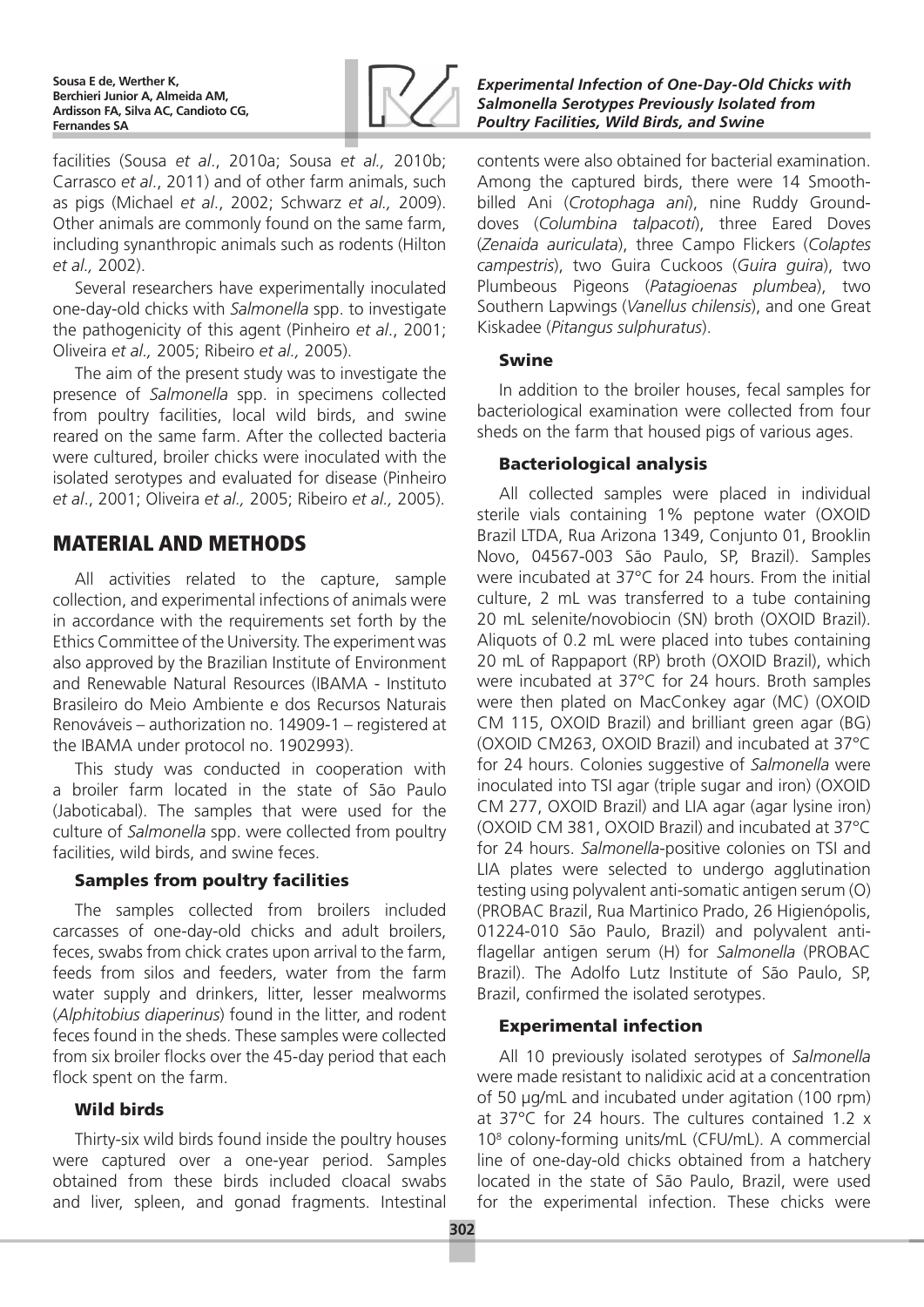

derived from breeders vaccinated against *Salmonella* Enteritidis. The experiment was conducted in isolation level 2 biosafety rooms with controlled temperature, artificial light, and ventilation. The birds were kept in battery cages and were offered autoclaved water and feed "*ad libitum*". The diet was based on corn, soybeans, and premix, and no antibiotics were added. As the chicks arrived from the hatchery, samples were taken to assess the presence of *Salmonella* spp. in the feed and at the bottom of the crates (meconium).

Birds were divided into 10 groups of 15 birds each. Each bird received 0.1 mL of culture containing 1.2 x 108 CFU/mL of a *Salmonella* serotype through a tube into their crop. Birds were monitored twice daily for morbidity and mortality.

After the *Salmonella* inoculation, fecal samples were collected from the cloaca of each bird using a sterile swab at time intervals of one, eight, and 15 days postinfection (dpi). Half of the group ( $n = 7$ ) was sacrificed on 15 dpi by cervical dislocation, and the remaining birds ( $n = 8$ ) were sacrificed on 21 dpi. Swabs were taken of the liver and spleen, and cecal contents were removed from each dead bird for incubation in SN broth at 37°C for 24 hours. Broth samples were then plated on BG agar plates containing nalidixic acid (50 µg/mL) and incubated at 37°C for 24 hours. The organs were examined for the presence of gross changes.

# Results and discussion

# Samples from poultry facilities

Two of the 25 water samples were positive for *Salmonella* spp. (*S.* Glostrup; *S. enterica* subsp. *enterica* 6,8:d:-). Among the 36 samples of feces collected from the broilers (one sample corresponding to a pool of 10 fecal swabs), four were positive for *Salmonella* spp. (*S.* Heidelberg; *S. enterica* subsp. *enterica* 6,7:R:- ; *S. enterica* subsp. *enterica* 4,5,12:R:-; *S.* Tennessee).

Among the 47 litter samples (one sample corresponding to a pool of 10 litter swabs), three were positive for *Salmonella* spp. (*S. enterica* subsp. *enterica* 4,5,12:R:-; *S.* Heidelberg; *S.* Infantis). Regarding lesser mealworms, out of the 25 samples collected (one sample corresponding to a pool of 15 grams of insects), one sample was positive for *Salmonella* spp. (*S.* Tennessee). All 30 samples of rodent feces were negative for *Salmonella* spp., and each sample corresponded to a pool of 20 grams of feces.

Several serotypes of *Salmonella* spp. have been isolated from various poultry farm materials, including

#### *Experimental Infection of One-Day-Old Chicks with Salmonella Serotypes Previously Isolated from Poultry Facilities, Wild Birds, and Swine*

feed, bedding material, and meat meal (Hofer *et al.,* 1998; Andreatti Filho *et al.,* 2001). The intensive rearing system currently used in the poultry industry (high bird density, short downtimes, reuse of litter, and the accumulation of feces) favors the persistence and spread of *Salmonella* among birds and in the environment.

### Wild birds

Regarding the presence of *Salmonella* in wild birds, *S.*  Heidelberg was isolated from the organs and intestinal contents of a Campo Flicker (*Colaptes campestris*), and *S.* Enteritidis was isolated from the intestinal contents of an Eared Dove (*Zenaida auriculata*). Several other authors have also isolated *Salmonella* from wild birds that visit poultry facilities (Sousa *et al*., 2010a; Sousa *et al.,* 2010b). The Campo Flicker probably acquired *S.*  Heidelberg through direct contact with infected broiler feces and/or contaminated litter, from which this same serotype was isolated. In addition, environmental contamination and/or birds infected with this serotype may be involved in the transmission the disease because birds contaminated with *Salmonella* shed this agent in the feces, contaminating the environment (Davies & Wray, 1996).

When microscopically examining the bodies of birds that were positive for *Salmonella*, moderate diffuse peribronchial anthracosis was observed in Campo Flicker lungs, and anthracosis was found in Eared Dove lungs, in addition to focal inflammatory infiltrate. There was a predominance of mononuclear cells in the infiltrate and a focus of necrosis in the liver. Among the microscopic changes found in the negative birds, bacteria (rods) were found in the duodenum of a Ruddy Ground Dove (*Columbina talpacoti*), and diffuse lipid degeneration in the liver of a Great Kiskadee (*Pitangus sulphuratus*). Among the few studies reported in literature, Joppert (2007) described the isolation of *Salmonella* from two species of owls and associated it with characteristic histopathological findings. In this study, there were no lesions similar to those described by Joppert. Reports of salmonellosis in wild birds are scarce, and few articles describe anatomopathological changes.

# Swine

Among the 15 fecal samples obtained from pigs (one sample corresponding to a pool of 10 swabs), four were positive for *Salmonella* spp.: two for *S.*  Panama and two for *S.* Typhimurium. The serotype *S.*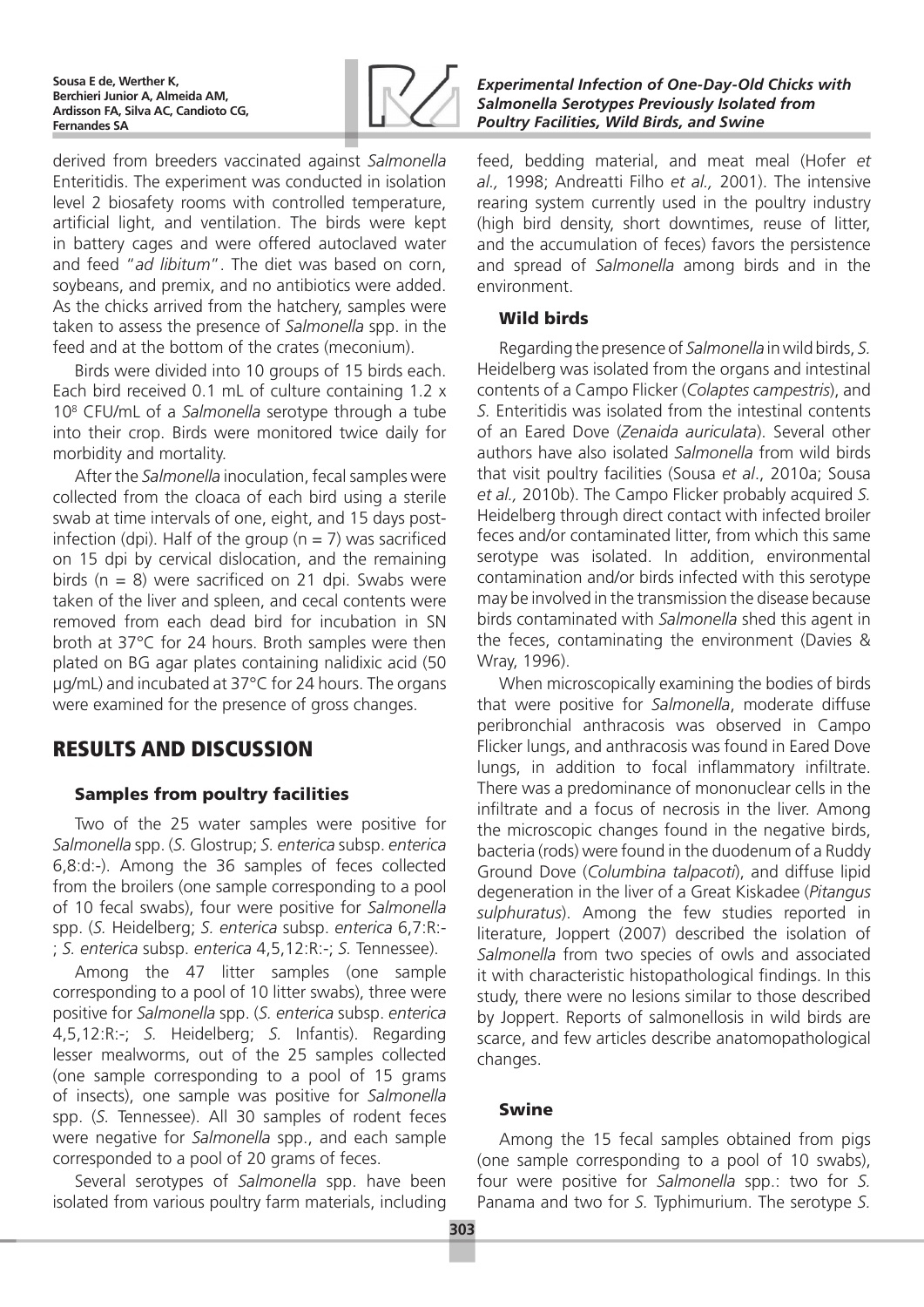**Sousa E de, Werther K, Berchieri Junior A, Almeida AM, Ardisson FA, Silva AC, Candioto CG, Fernandes SA**



Typhimurium has been frequently isolated from swine (Michael *et al.,* 2002; Oliveira *et al.,* 2005). Consistent with this study, Schwarz *et al.* (2009) isolated the serotypes *S.* Panama and *S.* Typhimurium from the mesenteric lymph nodes of swine slaughtered in the state of Rio Grande do Sul, Brazil.

#### Experimental infection

Clinical signs were observed in infected chicks between 2 and 12 dpi and included soft stools on the floor of the cage and around the bird's cloaca. On 14 dpi, a death occurred in the group infected with *S. enterica* subsp. *enterica* 6,7:R:-. All cloacal swabs collected from the 15 birds in each group on 1 dpi were positive, except for the group infected with *S.*  Panama, where two birds were negative for *Salmonella* at the time of sample collection. Except for one bird, the group infected with *S.* Tennessee had not shed the agent by 8 dpi. Some authors have reported that *Salmonella* spp. can be shed in the feces for a long period of time (Pinheiro *et al*., 2001; Oliveira *et al*., 2005; Ribeiro *et al*., 2005).

Half of the birds were sacrificed on 15 dpi, and the remaining birds were sacrificed on 21 dpi. During the autopsy, swabs of the liver, spleen, and cecal contents were aseptically collected for the isolation of *Salmonella* spp. On 15 dpi, *Salmonella* serotypes were present in all 63 (100%) cecal content samples, but they were found in the organs (liver and spleen) of only 34 (25%) birds. On 21 dpi, *Salmonella* serotypes were present in all 72 (100%) cecal content samples, but in the organs of only 16 (11.8%) birds. These results agree with the observations of Ribeiro *et al.* (2005), who investigated *S.* Kottbus in one-day-old chicks.

# **CONCLUSIONS**

The present study confirmed the presence of multiple Salmonella spp. serotypes on poultry farms. In addition to broilers tested positive for Salmonella, pigs and wild birds (which are often found on poultry farns) were also positive. The experimental infection of oneday-old chicks indicated that inoculation is possible, and that these birds often develop mild to moderate clinical symptoms post-infection. Inoculated birds will often shed viable serotypes of Salmonella spp. The diversity of serotypes isolated on one poultry property, together with the shedding of viable Salmonella spp. in experimentally-infected chicks, demonstrates the importance of the epidemiology of this pathogen in broilers.

*Experimental Infection of One-Day-Old Chicks with Salmonella Serotypes Previously Isolated from Poultry Facilities, Wild Birds, and Swine*

# Acknowledgements

The authors would like to thank FAPESP (Protocol nos. 2007/58998-6 and 2009/53311-8) for its financial support and the Adolfo Lutz Institute, São Paulo, for the culture and classification of *Salmonella* serotypes.

# **REFERENCES**

- Andreatti Filho RL, Fernandes SA, Boretti LP, Barros MR, Del Bem SR, Fontana A, Sampaio HM, Savano EM. *Salmonella* serovars isolated from poultry materials from 1994 to 1999. Revista Educação Continuada 2001;4:90-101.
- Berchieri Junior A, Fernandes SA, Irino K, Quintana JL, Santos AJ. Salmonella in Brazilian poultry feed. Revista Microbiologia 1993;24:22-25.
- Berchieri Junior A, Freitas Neto OC. Salmonellosis. In: Berchieri Junior A, Silva EN, Di Fábio J, Sesti L, Zuanaze MAF, editors. Bird diseases 2<sup>nd</sup> ed. Campinas: FACTA; 2009. p. 435-454.
- Bhatia TR, Mcnabb GD, Wyman H, Nayar GP. *Salmonella* isolation from litter as an indicator of flock infection and carcass contamination. Avian Diseases 1979;23:838-847.
- Carrasco AOT, Issakowicz JC, Morais MTGF, Fatoretto LA, Pandolfi JRC, Silva LC, Pinto AA. Serosurvey for *Mycoplasma* spp., *Salmonella* spp., and Newcastle Disease in Free Living Domestic Pigeons (*Columba livia*). Unopar Científica 2011;13:23-27.
- Davies RH, Wray C. Persistence of *Salmonella* Enteritidis in poultry units and poultry food. British Poultry Science 1996;37:589-596.
- Gama NMSQ, Berchieri Junior A, Fernandes SA. Occurrence of *Salmonella*  sp. in laying hens. Brazilian Journal Poultry Science 2003;5:15-21.
- Gast RK, Shivaprasad HL, Barrow PA. *Salmonella* Infections. In: Saif YM, Fadly AM, Glisson JR, McDougald LR, Nolan LK, Swayne DE, editors. Diseases of Poultry. 12<sup>th</sup> ed. Athens, Georgia: Blackwell Publishing; 2008. p. 619-674.
- Hilton AC, Willis RJ, Hickie SJ. Isolation of *Salmonella* from urban wild brown rats (*Rattus norvegicus*) in the West Midlands, UK. International Journal of Environmental Health Research 2002;12:163-168.
- Hofer E, Silva Filho SJ, Reis EMF. *Salmonella* serovars isolated from feedstuff and poultry feed in Brazil. Brazilian Journal Veterinary Research 1998;18:21-27.
- Joppert AM. Prospective study of the causes of death of free-living Falconiformes and Strigiformes at São Paulo City [thesis]*.* São Paulo (SP): University of São Paulo; 2007.
- Michael GB, Simoneti R, Cardoso MRI, Costa M. *Salmonella* serotypes isolated from a finishing swine farm in southern Brazil. Ciência Rural 2002;32:525-527.
- Mutalib A, Mcdonough P, Shin S, Patten V, Lein D. *Salmonella* Enteritidis in commercial layer farms in New York state, environmental survey results and significance of available monitoring tests. Journal Veterinary Diagnostic Investigation 1992;4:416-418.
- Oliveira GH, Berchieri Junior A, Fernandes AC. Experimental infection of laying hens with *Salmonella enterica* serovar *Gallinarum*. Brazilian Journal Microbiology 2005;36:51-56.
- Pinheiro LAS, Oliveira GH, Berchieri Junior A. Experimental *Salmonella enterica* serovar Pullorum infection in two commercial varieties of laying hens. Avian Pathology 2001;30:129-133.